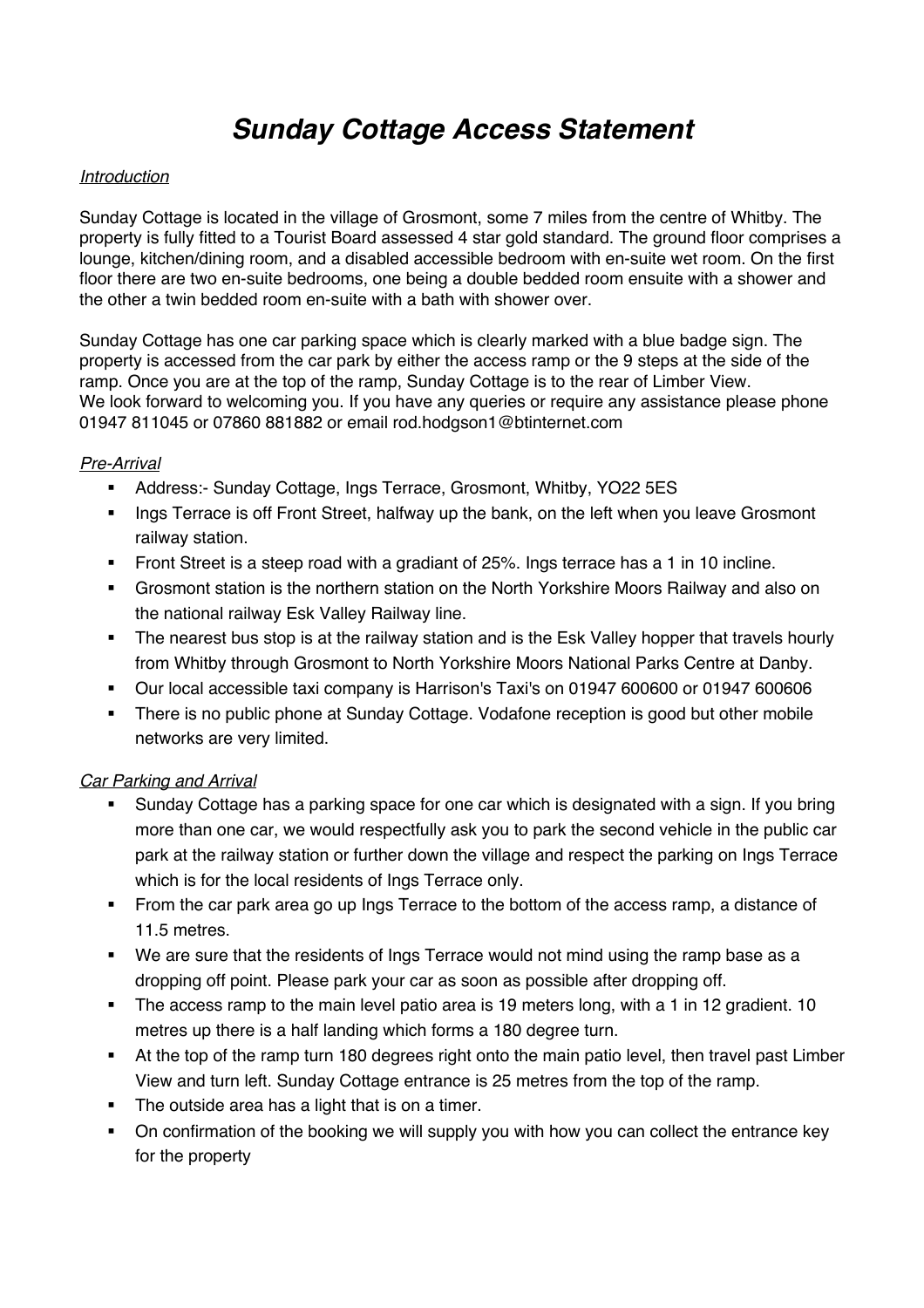## *General*

- All the light switches and sockets on the ground floor have been placed at a wheelchair accessible height.
- The upstairs bedrooms and staircase have securely fitted carpet. The rest of the property has wood effect floor tiles. The ground floor bedroom en-suite wet room has a specialist non-slip tiled floor.
- All the rooms are well lit with ceiling mounted lights using LED low energy bulbs.
- **•** Sunday Cottage is heated by underfloor heating and is controlled by room thermostats. The system takes a little while to heat up and start giving off heat so we recommend small thermostat adjustments.
- There are instructions for most of the appliances in the property in the information folder which is in the living room.

# *Entrance porch*

- § Sunday cottage entrance door has a clear opening space into the entrance porch of 90cm.
- The porch can be used to store and charge a mobility scooter (please bring your own charger). There are also coat hooks here, to hang outdoor coats.

# *Living space*

- The ground floor disabled bedroom is accessible by the sliding door at the far right hand side of the lounge away from the entrance door.
- The bedrooms are accessed via the staircase which has 18 steps.
- The staircase is lit with tread lights that are turned on by the light switch on the left hand side of the bottom stair and on the right hand wall at the top of the stairs on the landing.
- § These switches are marked 'press'. Pressing them switches the lights on or off.
- **•** There is also a wheelchair accessible staircase light switch below the thermostat in the lounge, so any wheelchair bound person can operate the.
- The living area is lit by track spot lights and table lamps

# *Kitchen*

- § We would regretfully like to point out that the kitchen area at Sunday Cottage is not to M3 accessible standard
- The worktop height is 92 cm
- The electric oven has a drop down door. The controls are set at a height of 115cm
- Above this is the combination oven/microwave with the controls set at 147cm from the floor.
- The sink is at work top height with a dual lever tap.
- There is a free standing fridge/freezer with the freezers' lowest draw at 32cm from the floor and the fridges' highest shelf is 143cm from the ground.
- There is an under counter washer/drver.
- § A 10 place setting dishwasher is also under the worktop
- A starter amount of dishwasher tablets, rinse aid and dishwasher salt as well as washing up liquid is provided under the sink.
- The extractor fan is above the hob at 167 cm from the floor
- The hob has a safety locking system which operates and alarms if anything is placed on the hob. This is switched off by touching the padlock symbol that is lit.
- The main control switches for all these appliances are located in the adjacent cupboards to the corresponding appliances.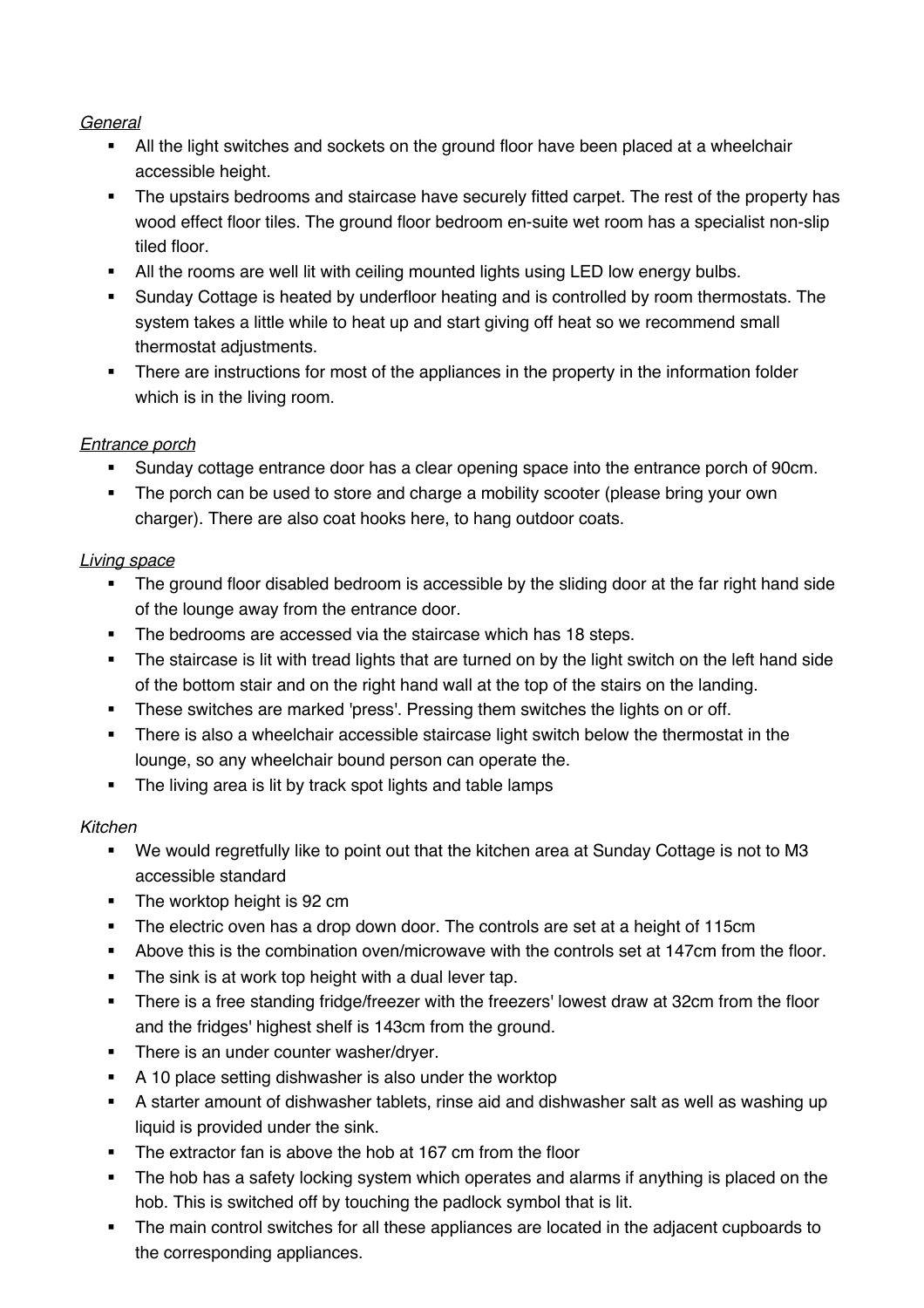### *Dining area*

- There is a table which is 76 cm from the floor with a clear space from under the table top to the floor of 73cm
- Seating is reclaimed from the original Chapel pews. Seating height is 44 cm from the floor
- Please do not lift the pew benches by their decorative brass fitments on the ends. These were once umbrella holders. The pews are very heavy and umbrella handles are very weak!

## *Lounge Area*

- The television is a digital Freesat unit, so not only can you get TV channels you can also get some digital radio stations. It is operated by remote control. Sub- titles are also available on this television.
- § We have also provided a remote controlled DVD player on which you can also play your own musical CD's or DVD's
- There is a three seater settee, a chair and a chaise longue.
- A coffee a table is provided along with a range of side table.

#### *Ground floor disabled bedroom*

- Access is through a sliding door with an opening space of 85cm
- We are more than happy to give you an introductory tour of the facilities we have provided for you.
- The single bed is a Bakare Nursing bed with height adjustment, head and foot ends which raise electronically and is totally moveable.
- The furniture is on castors so is also totally moveable.
- The red cords from the ceiling in the bedroom and bathroom are for the nurse call system. If pulled, an alarm is sounded on the staircase. The reset button is situated on the left hand wall as you enter the bedroom from the lounge.
- The main bedroom lights can be accessed from either the bedside or the left hand wall as you enter the bedroom from the lounge, or also as you exit the wet room, on the right hand bedroom wall.
- The roof window blind is operated by using the remote control
- The Guldmann tracking system has a safe working load of 200kg. As you will realise, you will have to provide your own sling. The trolley needs to be at the bedroom end of the track to enable it to charge.
- **•** The television is remote controlled with sub-titled availability.
- The door into the wet-room has a clear opening space of 80cm.
- The window is an escape window.
- The main lighting is provided by ceiling track LED lights and there is also a bedside light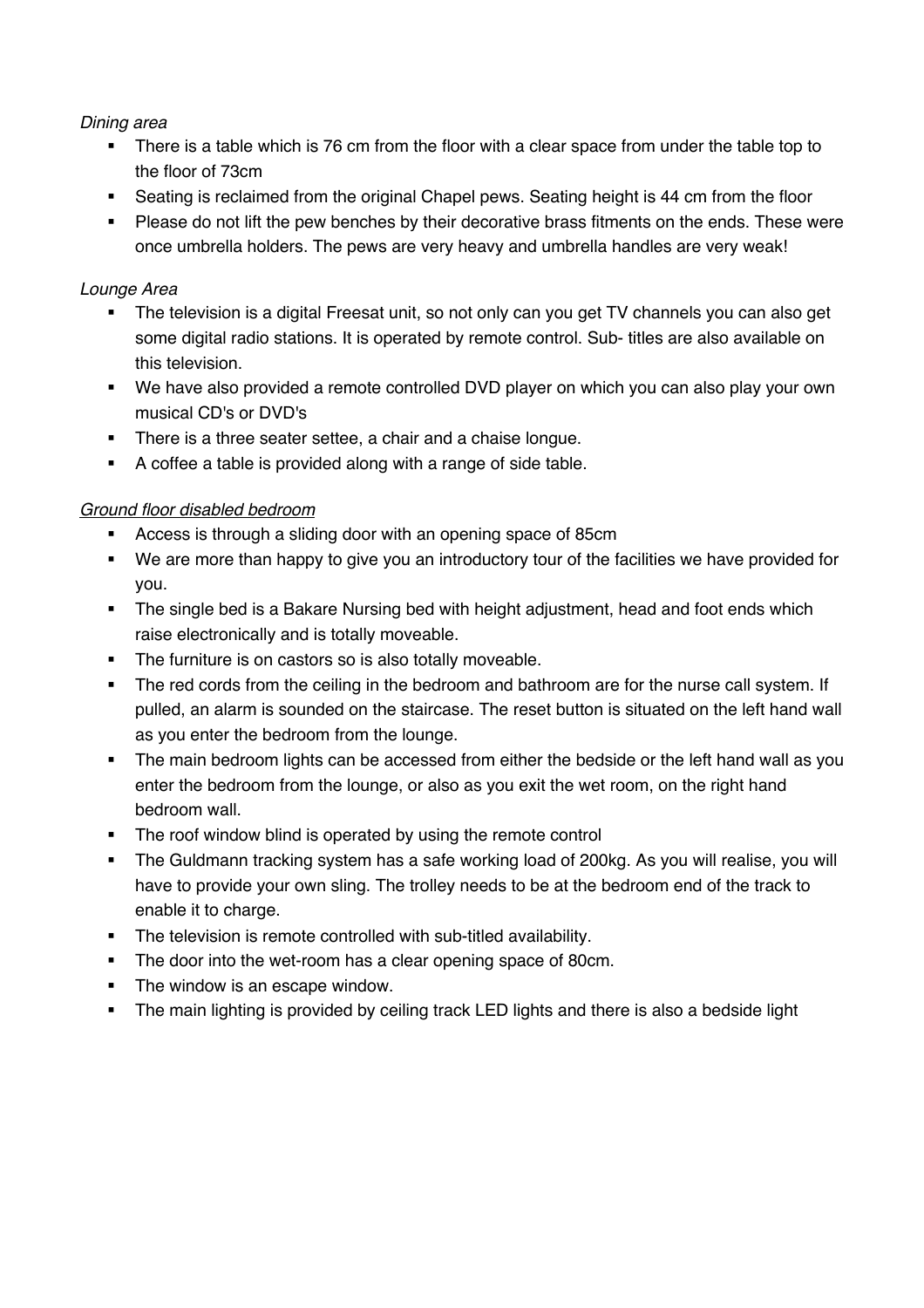*This bedroom is en-suite with a wet-room*

- The washbasin height is 74cm, with grab handles either side and mirror above.
- The tap is a solo single lever that swings from cold to hot
- The toilet seat is 50cm from the floor and has a drop down handle either side.
- The shower height can be altered from 123cm to 196cm from the ground.
- The controls are mounted 84 cm from the floor.
- There is a mobile shower chair with brakes and removable arms.
- The window is an escape window.
- Track lighting and LED lights around the washbasin mirror. There is a sensor in the middle of the lower edge of the mirror, which turns the light on or off. The light also goes out when you turn off the main light switch.
- The floor tiles are a specialist non-slip tile

# *Bedrooms*

*Double Bedroom*

- § Door width is 70cm and is a fire door equipped with intumescent strips for your enhanced safety.
- The bed is a double size bed (4 ft 6 inches).
- Bed height of 66 cm from the floor to the top of the mattress.
- The bedside tables are 67cm high
- The wardrobe rail is 174cm from the floor
- The room is lit by ceiling mounted LED lights with bed side table lights.
- The bedroom is en-suite with a shower room
- Door width 71cm
- The shower enclosure measures 95cm x 75cm with an opening of 44cm
- It has a 20cm raised lip into the shower
- Toilet seat height 41cm
- The sink is on a pedestal at a height of 83cm
- The tap is a single lever tap
- The floor is tiled with a good colour contrast to the tiled walls.
- The lighting is supplied from track lighting with a mirror light which is equipped with a demister pad and shaver socket. This is turned on by passing your hand underneath the mirror and turns off when you turn the bathroom lights off.
- There are no handrails or supports.
- We provide white towels and bath mats.

## *Twin bedroom*

- § Door width is 70cm and is a fire door equipped with intumescent strips for your enhanced safety.
- The beds are single size bed (3foot).
- Bed height of 66cm from the floor to the top of the mattress.
- The bedside tables are 67cm high
- The wardrobe rail is 174cm from the floor
- The room is lit by ceiling mounted LED lights, one bed has a bedside table with a light and the other has a wall mounted reading light.
- The bedroom is en-suite with a bathroom
- § Door width 71cm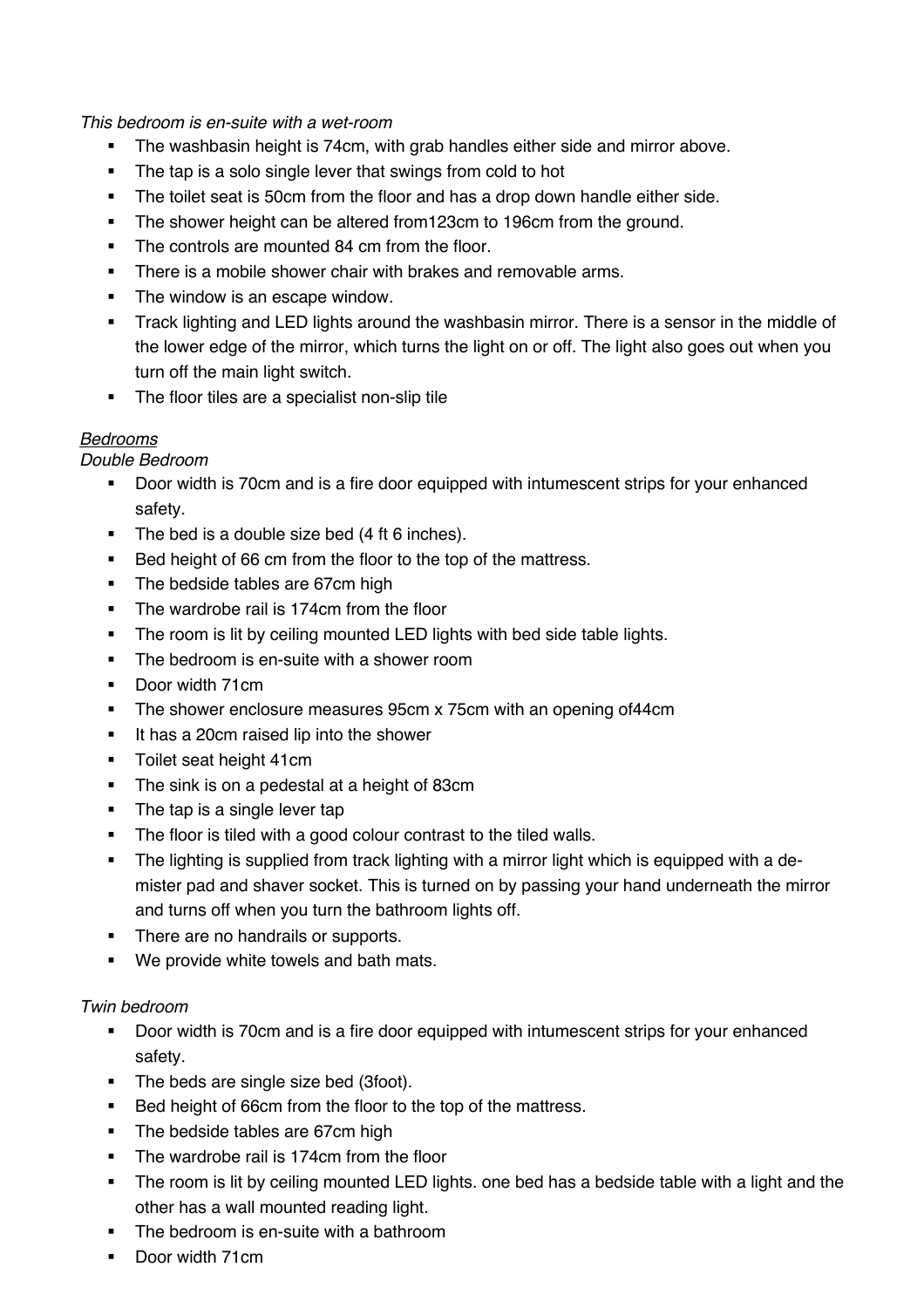# *Twin bedroom (cont'd)*

- The bath is 1700mm long
- The bath rim height is 55cm from the floor.
- **•** Toilet seat height 41cm
- The sink is on a pedestal at a height of 82cm.
- The taps are single lever taps.
- There is an overhead shower above the bath, with a glass screen.
- The floor is tiled with a good colour contrast to the tiled walls.
- The lighting is supplied by track lighting with a mirror light which is equipped with a de-mister pad and shaver socket. This is turned on by passing your hand underneath the mirror and turns off when you turn the bathroom lights off.
- There are no handrails or supports.
- We provide white towels and bath mats.

# *Cupboards*

The tall cupboard in the kitchen next to the oven stores the iron and ironing board, airer, vacuum, sweeping brush and mop and bucket

# *Patio area*

• There is a bench and table on the patio area outside the front door which is for your sole use.

# *Safety*

- Sunday Cottage has both smoke and heat detectors with alarms. They are tested regularly and should not be ignored unless you burn the toast.
- The main water stop tap is under the kitchen sink.
- The electric system is checked yearly by a qualified electrician.
- The main electrical distribution board is in the cupboard under the television. The electrical circuit breakers can be re-set here, but please do not reset a breaker more that three times. If a circuit breaker keeps tripping, please contact the owners or the booking agents and we will get an electrician to attend the property as soon as possible.
- **All the small electrical appliances that are not hard wired are either new or are PAT tested** yearly.
- The property is none smoking throughout.
- A Fire Blanket is provided and is located next to the fridge-freezer.
- The First Aid Box can be found on top of the fridge-freezer.
- A Torch & Fire Extinguisher are located on the left hand windowsill at the bottom of the stairs.
- § All the opening windows on the ground floor and first floor are classified as fire escape windows.

## *Please don't*

- Play ball games on the patios, or the parking area. There is a sports field at the far end of the village (past the station, under the railway bridge and on the left). There is a fenced tennis court, football pitch in autumn/ winter and a cricket pitch in the summer.
- Use the road at the rear of the properties on Front Street, leading down to the station. It is a private road, and the people that own it have requested that we ask our residents not to use it in a motor vehicle but access by foot is permitted.
- Bring your pets, they are not allowed in Sunday Cottage.